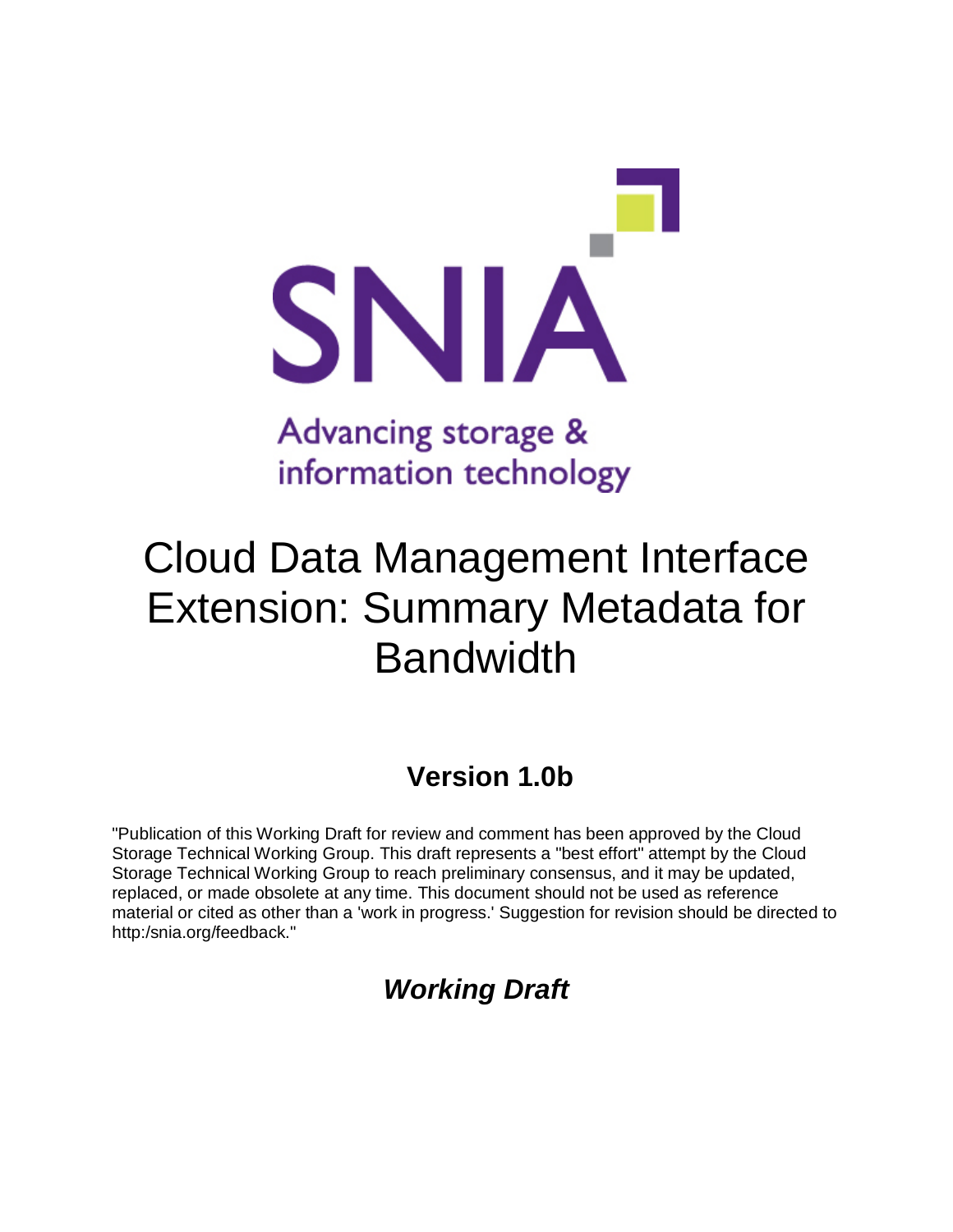#### **Revision History**

| Date    | <b>Version</b>   | Bv                                                                | <b>Comments</b>           |
|---------|------------------|-------------------------------------------------------------------|---------------------------|
| 1/22/12 | 1.0a             | John Eastman,<br>Mezeo Software<br>James Perry, Mezeo<br>Software | Initial Creation          |
| 1/23/12 | 1.0 <sub>b</sub> | Marie McMinn                                                      | Performed technical edit. |

The SNIA hereby grants permission for individuals to use this document for personal use only, and for corporations and other business entities to use this document for internal use only (including internal copying, distribution, and display) provided that:

- Any text, diagram, chart, table, or definition reproduced shall be reproduced in its entirety with no alteration, and,
- Any document, printed or electronic, in which material from this document (or any portion hereof) is reproduced shall acknowledge the SNIA copyright on that material, and shall credit the SNIA for granting permission for its reuse.

Other than as explicitly provided above, you may not make any commercial use of this document, sell any excerpt or this entire document, or distribute this document to third parties. All rights not explicitly granted are expressly reserved to SNIA.

Permission to use this document for purposes other than those enumerated above may be requested by e-mailing tcmd@snia.org. Please include the identity of the requesting individual and/or company and a brief description of the purpose, nature, and scope of the requested use.

Copyright © 2012 Storage Networking Industry Association.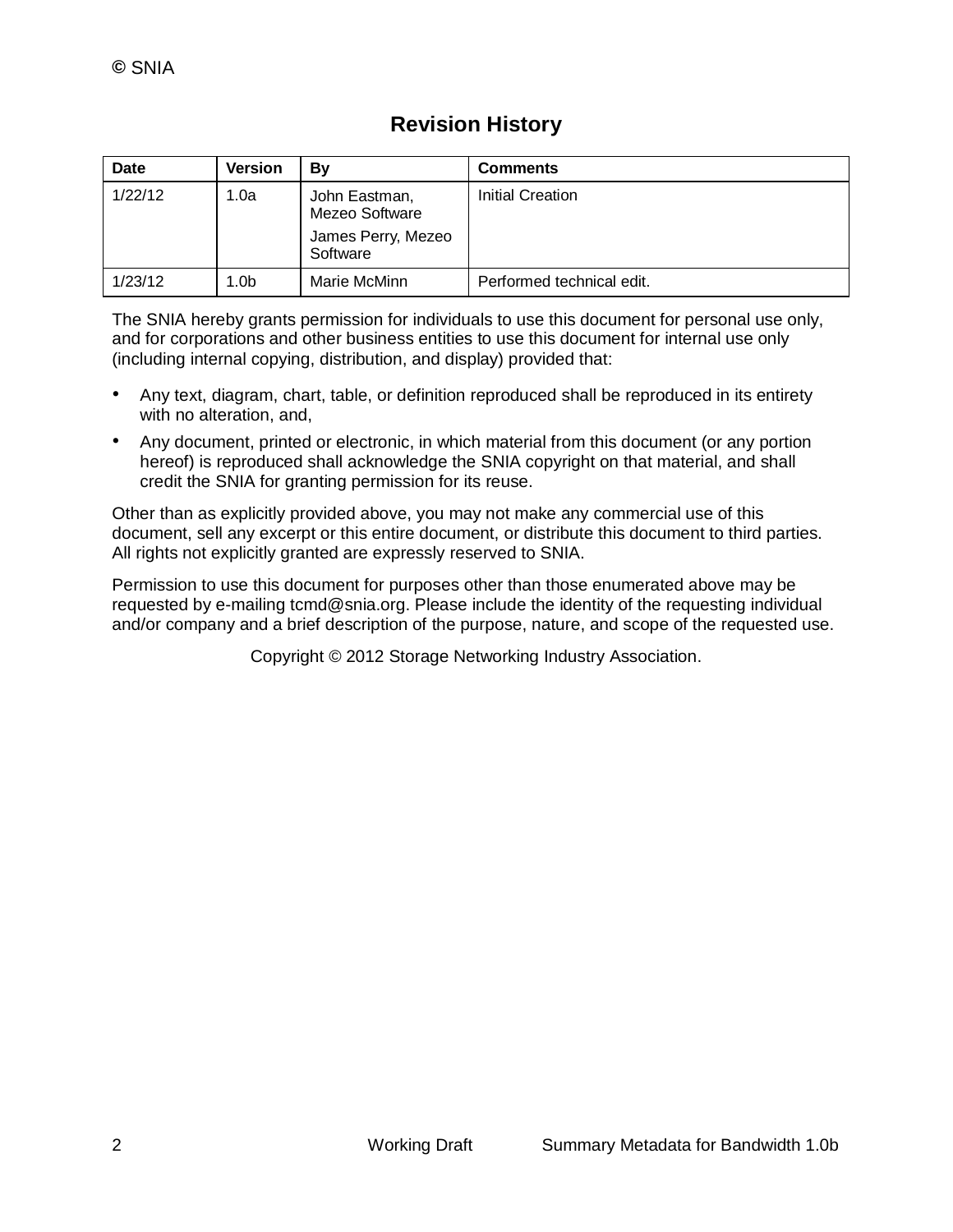### **Summary Metadata for Bandwidth CDMI Extension**

Domain summaries provide summary measurement information about domain usage and billing. Some systems may track additional usage and billing information related to network bandwidth. This extension proposes a set of additional, optional contents for domain summary objects.

#### **Modifications to the current CDMI spec:**

The changes proposed are a set of additional, optional contents for domain summary objects.

#### **1) Insert into Clause 3 - "Terms":**

#### **3.x**

#### **public network segment**

a single IP address or range of IP addresses which are considered external (e.g., WAN)

#### **3.x**

#### **private network segment**

a single IP address or range of IP addresses which are considered internal (e.g. LAN)

#### **2) Add a table entry to the end of table 63 in clause 10.1.2 as follows:**

| <b>Metadata Name</b>            | <b>Type</b>           | <b>Description</b>                                                                      | Requirement |
|---------------------------------|-----------------------|-----------------------------------------------------------------------------------------|-------------|
| cdmi_summary_network_bytes      | <b>JSON</b><br>String | Total number of bytes read/written<br>to/from public/private network<br>segments        | Optional    |
| cdmi_summary_reads_private      | <b>JSON</b><br>String | Total number of bytes read from<br>private network segment                              | Optional    |
| cdmi_summary_reads_private_min  | <b>JSON</b><br>String | Minimum number of bytes read from<br>private network segment for the given<br>interval  | Optional    |
| cdmi_summary_reads_private_max  | <b>JSON</b><br>String | Maximum number of bytes read from<br>private network segment for the given<br>interval  | Optional    |
| cdmi_summary_reads_private_avg  | <b>JSON</b><br>String | Average number of bytes read from<br>private network segment for the given<br>interval  | Optional    |
| cdmi_summary_writes_private     | <b>JSON</b><br>String | Total number of bytes written to<br>private network segment                             | Optional    |
| cdmi_summary_writes_private_min | <b>JSON</b><br>String | Minimum number of bytes written to<br>private network segment for the given<br>interval | Optional    |